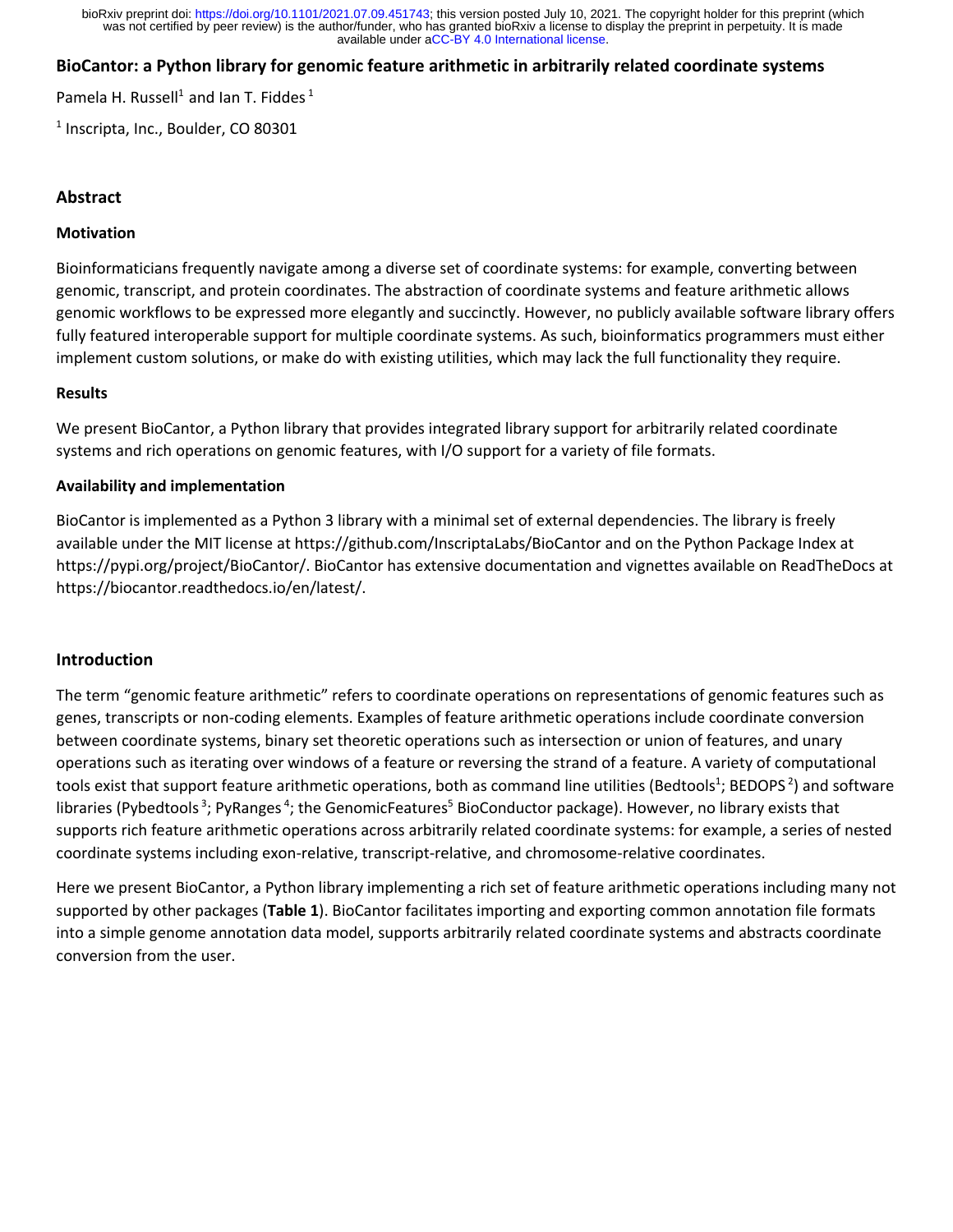available under [aCC-BY 4.0 International license.](http://creativecommons.org/licenses/by/4.0/) was not certified by peer review) is the author/funder, who has granted bioRxiv a license to display the preprint in perpetuity. It is made bioRxiv preprint doi: [https://doi.org/10.1101/2021.07.09.451743;](https://doi.org/10.1101/2021.07.09.451743) this version posted July 10, 2021. The copyright holder for this preprint (which

| <b>Example</b><br>operation                                                                           | <b>Diagram</b>                                                                                                                                                                                           | <b>BioCantor statement(s)</b>                                                                                                                                                                                                                                                                                                                                                                           | Corresponding<br>functionality<br>available in<br>existing tools                                                                           |
|-------------------------------------------------------------------------------------------------------|----------------------------------------------------------------------------------------------------------------------------------------------------------------------------------------------------------|---------------------------------------------------------------------------------------------------------------------------------------------------------------------------------------------------------------------------------------------------------------------------------------------------------------------------------------------------------------------------------------------------------|--------------------------------------------------------------------------------------------------------------------------------------------|
| Convert between<br>chromosome<br>position and<br>transcript relative<br>position                      | chr10<br>chr10:7887345<br><b>Transcript relative: 863</b>                                                                                                                                                | feature.parent_to_relative_pos(7887345)<br>feature.relative_to_parent_pos(863)                                                                                                                                                                                                                                                                                                                          | <b>X</b> Bedtools<br>X BEDOPS<br>X Pybedtools<br>X PyRanges<br>GenomicFeatures<br>$\mathsf{\times}$ Chr to transcript<br>Transcript to chr |
| Get location of<br>one feature<br>relative to another<br>feature                                      | Feature 1<br>chr10<br>Feature 2<br>chr10<br>Feature 1 relative to Feature 2                                                                                                                              | feature1.location_relative_to(feature2)                                                                                                                                                                                                                                                                                                                                                                 | X Bedtools<br>X BEDOPS<br>X Pybedtools<br>X PyRanges<br>X GenomicFeatures                                                                  |
| Define multiple<br>nested coordinate<br>systems and<br>convert location<br>through multiple<br>layers | Sequence obtained from database: chunk of chr10<br>chr10<br>Feature initially defined relative to the sequence<br>Convert an exon to chromosome coordinates<br>Convert an exon to transcript coordinates | Single statements to:<br>Define a sequence that is a chunk of<br>$\bullet$<br>a chromosome, e.g. from a database<br>Define a feature on the sequence<br>$\bullet$<br>Get an exon of the feature<br>$\bullet$<br>Get exon coordinates relative to<br>$\bullet$<br>sequence<br>Get exon coordinates relative to<br>$\bullet$<br>chromosome<br>Get exon coordinates relative to<br>$\bullet$<br>transcript | X Bedtools<br>X BEDOPS<br>X Pybedtools<br>X PyRanges<br>X GenomicFeatures                                                                  |
| Take union of two<br>features                                                                         | Feature 1<br>chr10<br>Feature 2<br>chr10<br>$chr10 -$                                                                                                                                                    | feature1.union(feature2)                                                                                                                                                                                                                                                                                                                                                                                | <b>Bedtools</b><br><b>BEDOPS</b><br>Pybedtools<br>PyRanges<br>X GenomicFeatures                                                            |
| <b>Extract spliced</b><br>sequence of<br>transcript                                                   | ←<br>chr10<br>aggccttactgactccatcggtcactccccttgcatttgctgcctactggcaaatgacgtaa<br>Transcript sequence ccagtaggcagggggagcgatggagtcagta                                                                      | feature.extract_sequence()                                                                                                                                                                                                                                                                                                                                                                              | $\vee$ Bedtools<br><b>BEDOPS</b><br>X<br>Pybedtools<br>PyRanges<br>GenomicFeatures                                                         |

**Table 1.** Example BioCantor operations and availability in existing tools.

# **Results**

# **BioCantor paradigm**

The basis of the BioCantor paradigm is that objects are linked by parent/child relationships. Once a parent/child hierarchy is established, coordinate operations can move around the hierarchy with this detail abstracted to the user; for example, converting a feature annotation from one reference sequence to another. In most cases, parent/child relationships are used to establish the parent as the frame of reference for the location of the child, though these relationships may exist without defining a coordinate system.

Three main object types populate this paradigm. Location objects represent blocked and stranded features. Sequence objects hold sequence data. Parent objects define parent/child relationships. Sequence and Parent are concrete classes. Location is an abstract class with three implementations: the singleton EmptyLocation,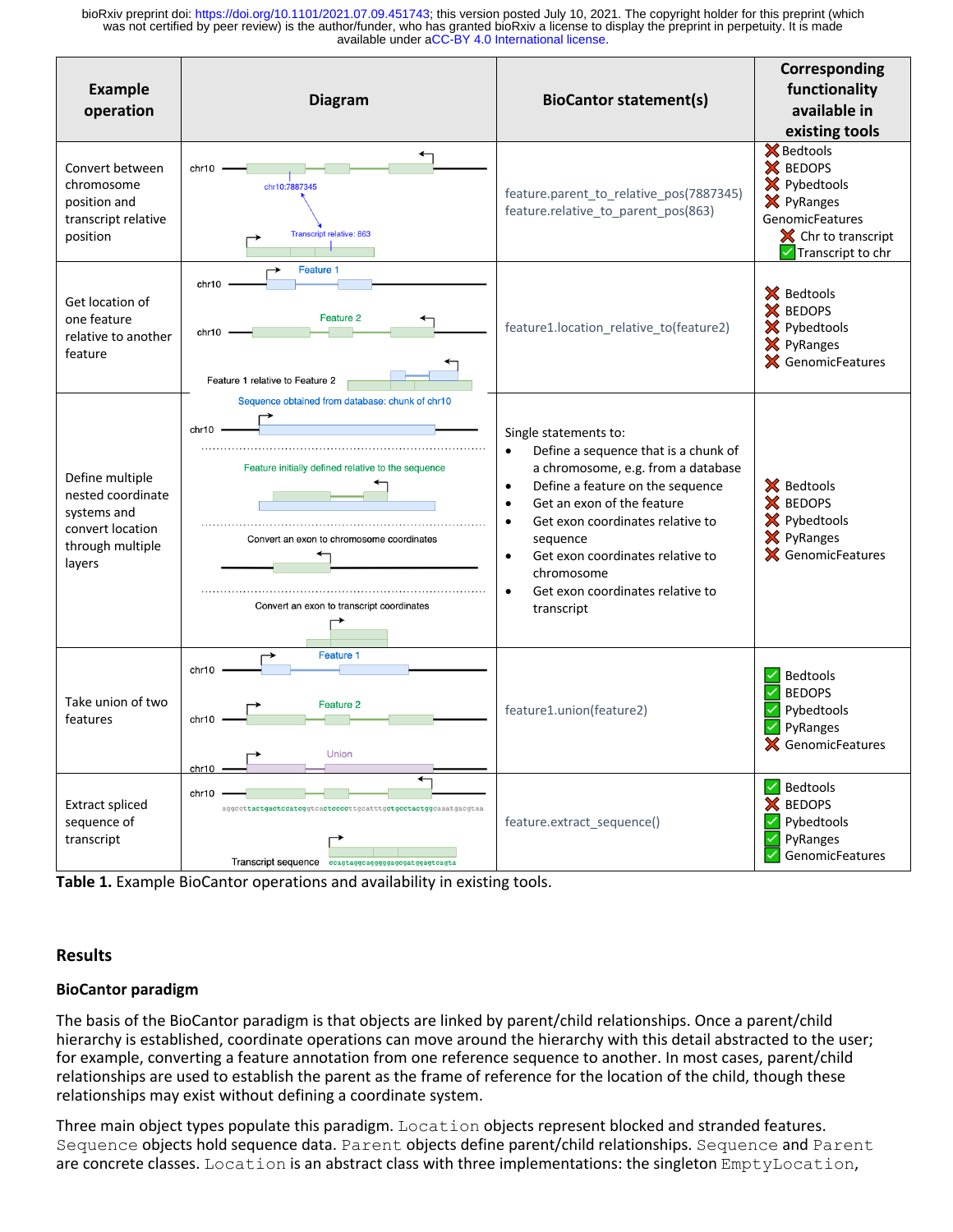available under [aCC-BY 4.0 International license.](http://creativecommons.org/licenses/by/4.0/) was not certified by peer review) is the author/funder, who has granted bioRxiv a license to display the preprint in perpetuity. It is made bioRxiv preprint doi: [https://doi.org/10.1101/2021.07.09.451743;](https://doi.org/10.1101/2021.07.09.451743) this version posted July 10, 2021. The copyright holder for this preprint (which

SingleInterval (a contiguous interval with start and end coordinates), and CompoundInterval (a multi-block feature).

All objects hold pointers to their own optional parent. Parent objects do not hold pointers to children and can be reused for multiple children. Location objects, Sequence objects, and Parent objects can all have parents. Multilevel hierarchies are established when Parent objects have their own parents.

### **Example: instantiating a Location object that refers to a parent sequence**

```
sequence = Sequence('AAACCCAAAAAAAAAAAAAA', Alphabet.NT_STRICT)
location = SingleInterval(5, 8, Strand.PLUS, parent=sequence)
```
The Parent class is very flexible in order to accommodate different types of relationships. For example, a Parent object can optionally hold a pointer to a Sequence, meaning that sequence is the frame of reference for an object with that Parent. A Parent object can optionally hold a Location, meaning that is the location of the child relative to that parent. Parent has several optional parameters which enable different types of relationships and operations.

**Example: a Location points to a slice of a chromosome as its parent. The chromosome slice holds sequence data. Additionally, the chromosome slice has its own Parent representing the location of the slice relative to a chromosome.**

```
chr slice = Sequence('TTTTTTTTTT', Alphabet.NT STRICT,
                      parent=Parent(
                          id="chr1",
                          location=SingleInterval(1000, 1010, Strand.PLUS),
                         sequence type="chromosome"))
location = SingleInterval(5, 8, Strand.PLUS, parent=chr slice)
```
### **Coordinates and coordinate conversion**

Location classes represent blocked, stranded features with block coordinates represented by zero-based, end exclusive coordinates. These classes provide a variety of conversion methods: coordinates and features can be converted between any coordinate systems in the hierarchy with a single statement. In particular, seamless conversion between genomic and transcript-relative coordinates enables expressive statements operating in transcript space.

#### **Example: converting between transcript-relative and chromosome-relative coordinates**

```
# Define a feature; parent can be omitted; ambient coordinate system is implied
feature = SingleInterval(100, 200, Strand.MINUS)
# Convert a feature-relative interval to parent (e.g implied chromosome) relative
chr relative = feature.relative interval to parent location(7, 9, Strand.PLUS)
# Convert a chromosome-relative coordinate to feature-relative
feat relative coord = feature.parent to relative pos(130)
```
### **Feature arithmetic**

Alongside the support for coordinate systems, feature arithmetic functionality includes standard set theoretic operations (intersection, union, contains, overlaps, etc.) and other useful location operations. Splicing and strand are handled seamlessly. Moreover, the library includes special support for transcripts, coding sequences, codons, and translation, allowing users to quickly navigate among these features and retrieve their sequences.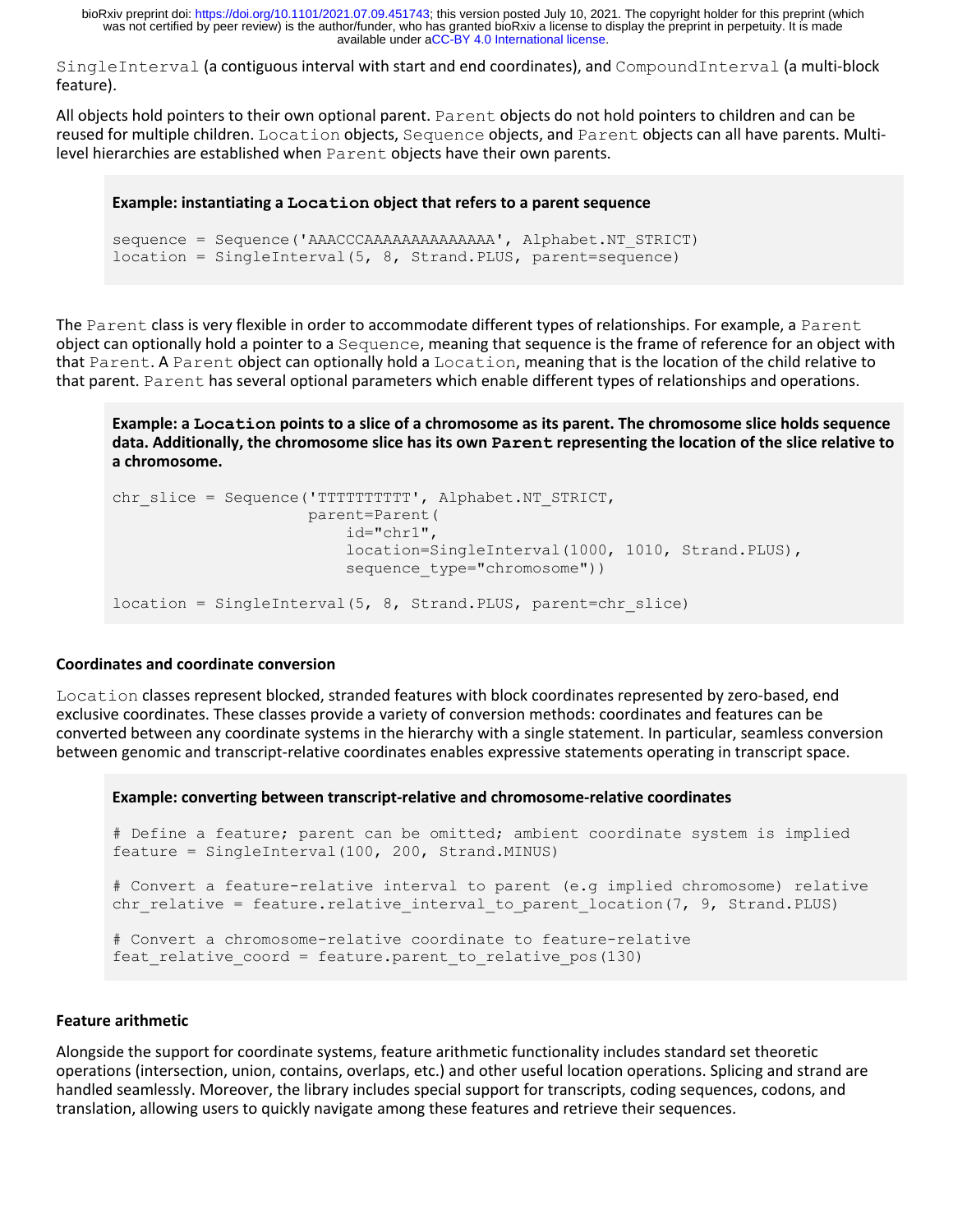available under [aCC-BY 4.0 International license.](http://creativecommons.org/licenses/by/4.0/) was not certified by peer review) is the author/funder, who has granted bioRxiv a license to display the preprint in perpetuity. It is made bioRxiv preprint doi: [https://doi.org/10.1101/2021.07.09.451743;](https://doi.org/10.1101/2021.07.09.451743) this version posted July 10, 2021. The copyright holder for this preprint (which

### **Example: feature arithmetic operations**

```
# Overlap
SingleInterval(5, 10, Strand.PLUS).has overlap(SingleInterval(9, 20, Strand.PLUS))
# Intersection
CompoundInterval([2, 8], [5, 13], Strand.PLUS).intersection(SingleInterval(4, 10,
Strand.PLUS))
# Minus
SingleInterval(10, 20, Strand.PLUS).minus(SingleInterval(13, 15, Strand.PLUS))
# Reverse strand
SingleInterval(5, 10, Strand.PLUS).reverse strand()
```


**Figure 1. Annotation data structure.** AnnotationCollection objects hold any number of arbitrary intervals in a contiguous genomic region on a single sequence. AnnotationCollection objects contain one or more FeatureIntervalCollection and GeneInterval children. FeatureIntervalCollection are thought of as generic regions of the genome, such as promoters or transcription factor binding sites. Both GeneInterval and FeatureIntervalCollection have one or more TranscriptInterval or FeatureInterval children respectively. TranscriptInterval objects have an optional child CDSInterval object that model their coding potential.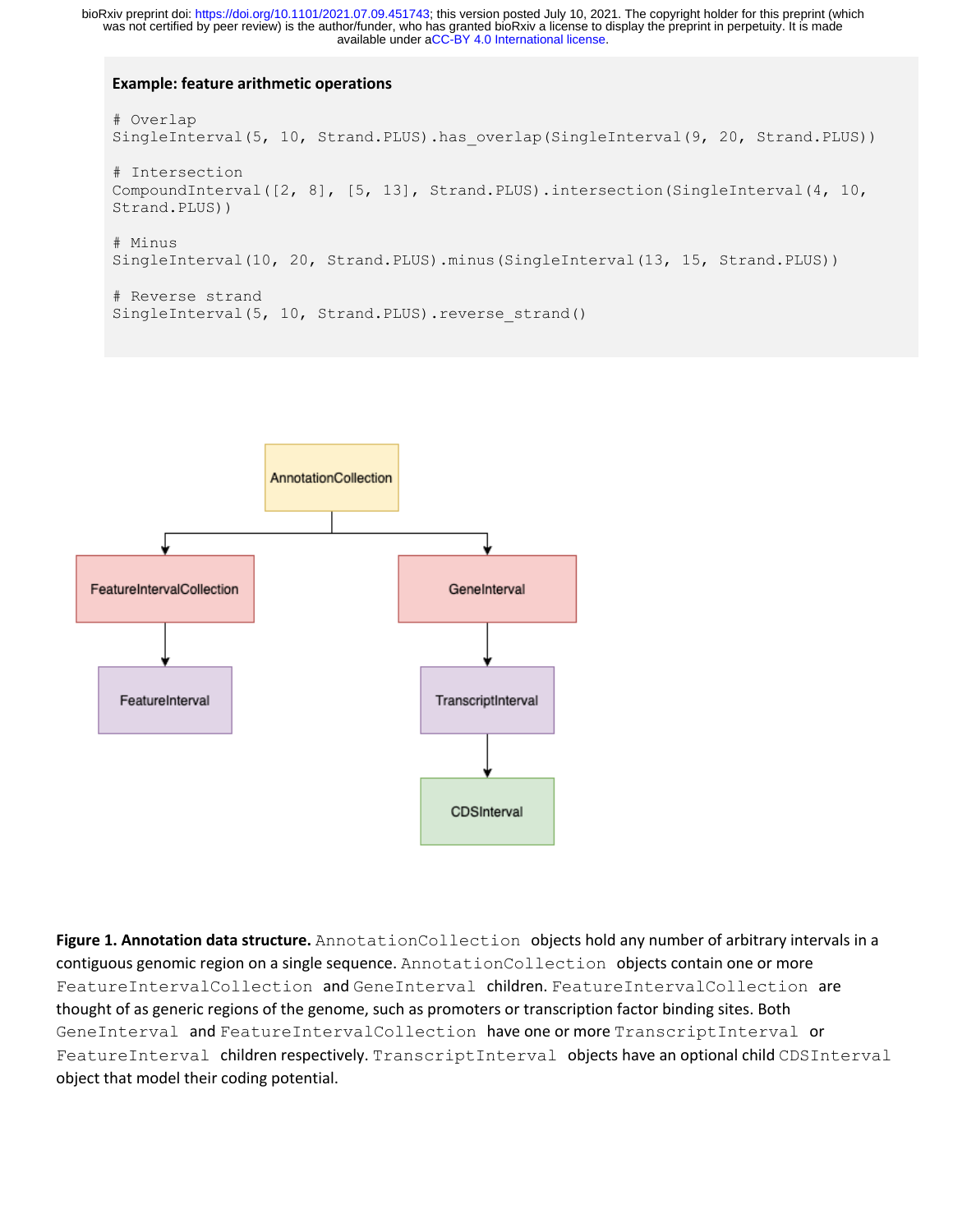available under [aCC-BY 4.0 International license.](http://creativecommons.org/licenses/by/4.0/) was not certified by peer review) is the author/funder, who has granted bioRxiv a license to display the preprint in perpetuity. It is made bioRxiv preprint doi: [https://doi.org/10.1101/2021.07.09.451743;](https://doi.org/10.1101/2021.07.09.451743) this version posted July 10, 2021. The copyright holder for this preprint (which



**Figure 2. BioCantor file parsing.** Parsers for GenBank and GFF3 files produce a JSON-serializable object model representation. The object model can be converted to BioCantor interval objects, with optional sequence information. These interval objects can be exported to GenBank, GFF3, NCBI Feature table (.tbl), and BED format.

| <b>Format</b>         | <b>Underlying Parser</b> | <b>Notes</b>             |
|-----------------------|--------------------------|--------------------------|
| GenBank               | BioPython <sup>6</sup>   | Automatically associates |
|                       |                          | sequence information.    |
| GFF3                  | gffutils <sup>7</sup>    |                          |
| GFF3 + separate FASTA | gffutils + BioPython     | Automatically associates |
|                       |                          | sequence information.    |
| GFF3 + embedded FASTA | gffutils + BioPython     | Automatically associates |
|                       |                          | sequence information.    |

**Table 2. Annotation file parser support.** BioCantor supports parsing GenBank files as well as GFF3 files with or without FASTA files. Parsing GFF3 without FASTA will produce data structures that can perform coordinate arithmetic and be exported to other file formats but lack sequence information.

# **Feature collections**

BioCantor provides container classes to combine sets of transcripts into a gene (GeneInterval), sets of arbitrary features into a collection, (FeatureIntervalCollection), and sets of genes and/or features into an arbitrary collection (AnnotationCollection) **(Figure 1)**. For example, an AnnotationCollection object could represent the full annotation of a chromosome loaded in from a GenBank or GFF3 file. AnnotationCollection objects can be queried for subsets of features overlapping specific coordinates.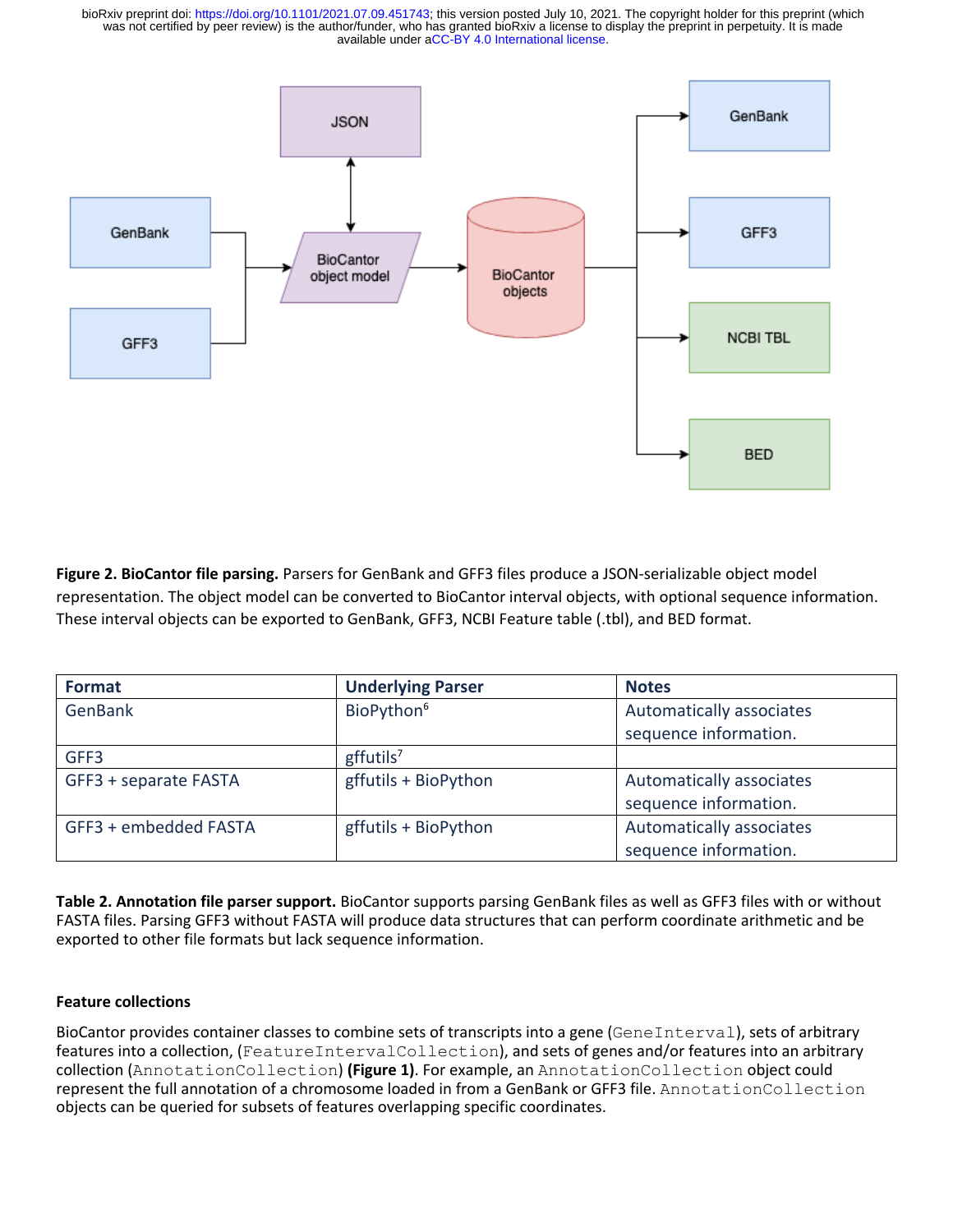available under [aCC-BY 4.0 International license.](http://creativecommons.org/licenses/by/4.0/) was not certified by peer review) is the author/funder, who has granted bioRxiv a license to display the preprint in perpetuity. It is made bioRxiv preprint doi: [https://doi.org/10.1101/2021.07.09.451743;](https://doi.org/10.1101/2021.07.09.451743) this version posted July 10, 2021. The copyright holder for this preprint (which

#### **Example: Constructing and using AnnotationCollection objects**

```
# load data from a GFF3 with embedded FASTA (this file is a BioCantor test file)
from inscripta.biocantor.io.gff3.parser import parse gff3 embedded fasta,
ParsedAnnotationRecord
rec = list( ParsedAnnotationRecord.parsed_annotation_records_to_model(
        parse qff3 embedded fasta("tests/data/INSC1006 chrI.qff3")
     )
)[0]
# take a look at a (non-coding) transcript
rec.genes[0].transcripts[0]
>>> <TranscriptInterval((16174-18079:-), cds=[None], symbol=GI526 G0000001)>
# convert transcription oriented coordinate to chromosome
rec.genes[0].transcripts[0].transcript_pos_to_sequence(10)
>>> 18068
# get translation of a coding transcript
str(rec.genes[1].transcripts[0].get_protein_sequence())[:10]
>>> 'MTSEPEFQQA'
```
### **Data models and file formats**

All of the BioCantor data structures are representable in JSON format, allowing them to be serialized to disk **(Figure 2)**. In order to facilitate building these representations, BioCantor includes parsers for GenBank and GFF3(+FASTA) **(Table 2)**  format annotation files. In order to provide interoperability with common bioinformatics workflows, BioCantor data models can also be exported to GFF3, GenBank, BED, and NCBI TBL format.

#### **Example: JSON representation of BioCantor gene model**

```
{
      "transcripts": [
            {
                 "exon starts": [
                       37461
                \cdot"exon ends": [
                       39103
                 ],
                  "strand": "PLUS",
                  "cds_starts": [
                       37637
                 \frac{1}{\sqrt{2}}"cds ends": [
                       39011
                 \frac{1}{\sqrt{2}}"cds frames": [
                       "ZERO"
                 \frac{1}{2},
```